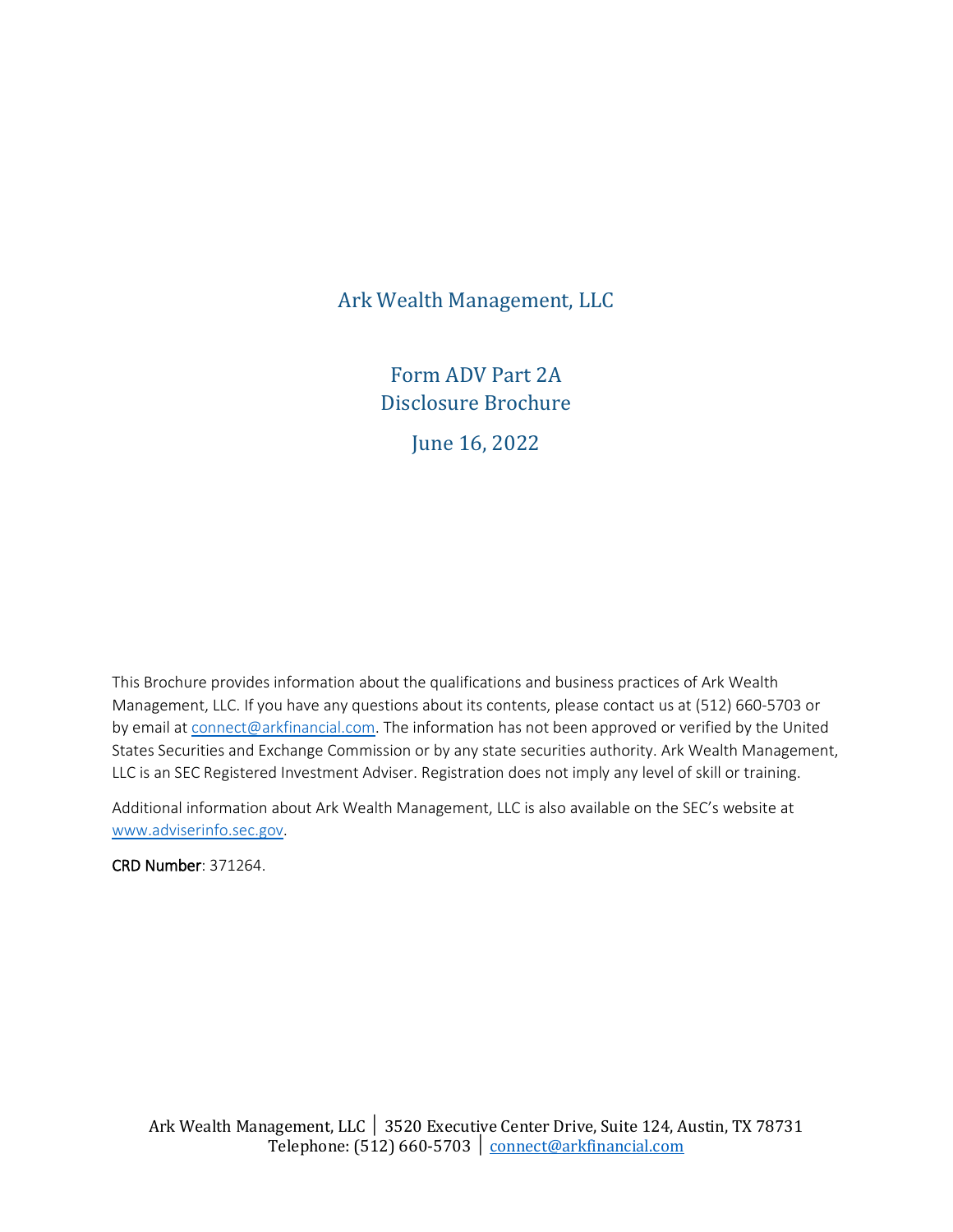# <span id="page-1-0"></span>Item 2: Material Changes

There are no material changes from the brochure filed December 2, 2021.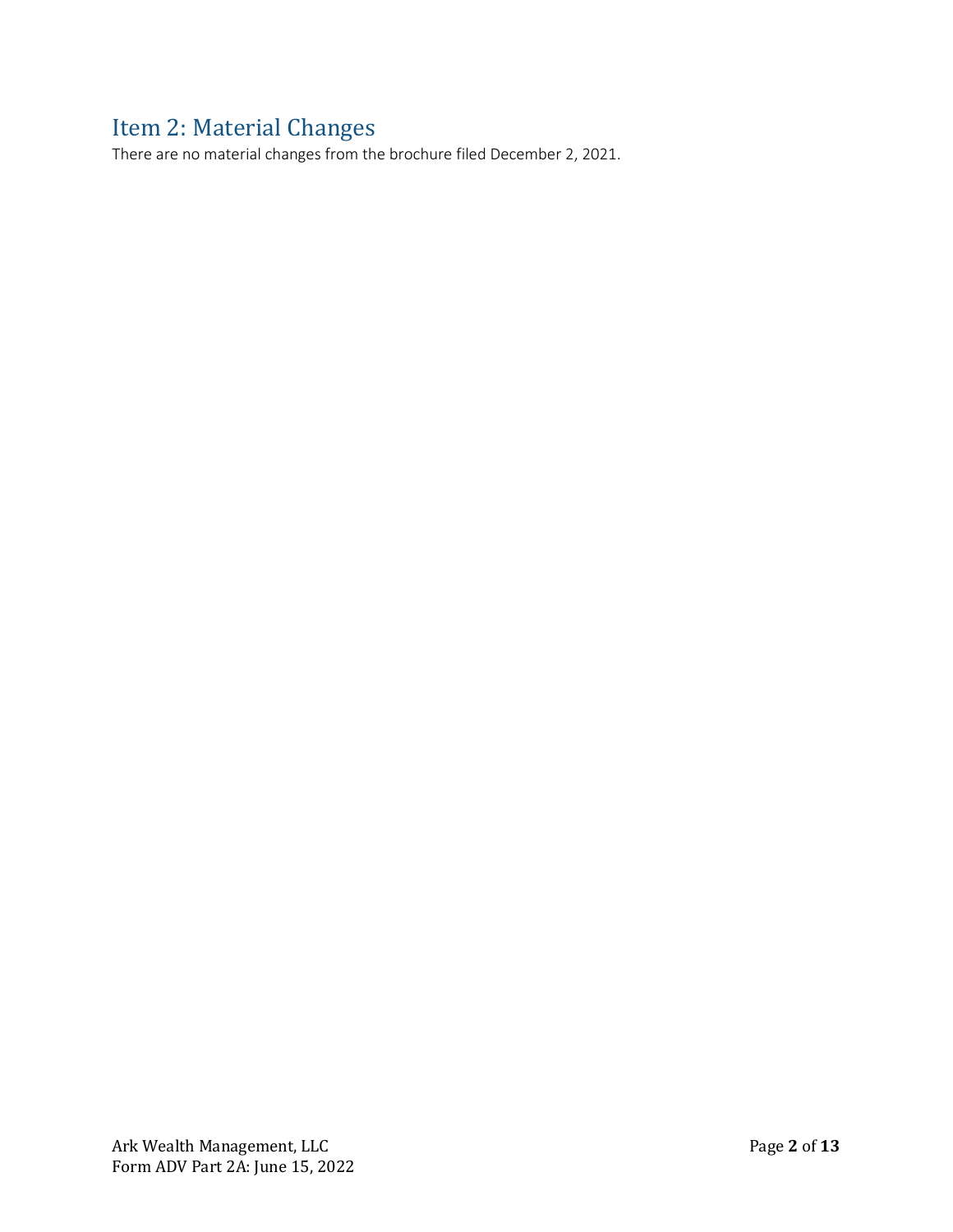# Item 3: Table of Contents

| Item 11: Code of Ethics, Participation or Interest in Client Transactions, and Personal Trading10 |  |
|---------------------------------------------------------------------------------------------------|--|
|                                                                                                   |  |
|                                                                                                   |  |
|                                                                                                   |  |
|                                                                                                   |  |
|                                                                                                   |  |
|                                                                                                   |  |
|                                                                                                   |  |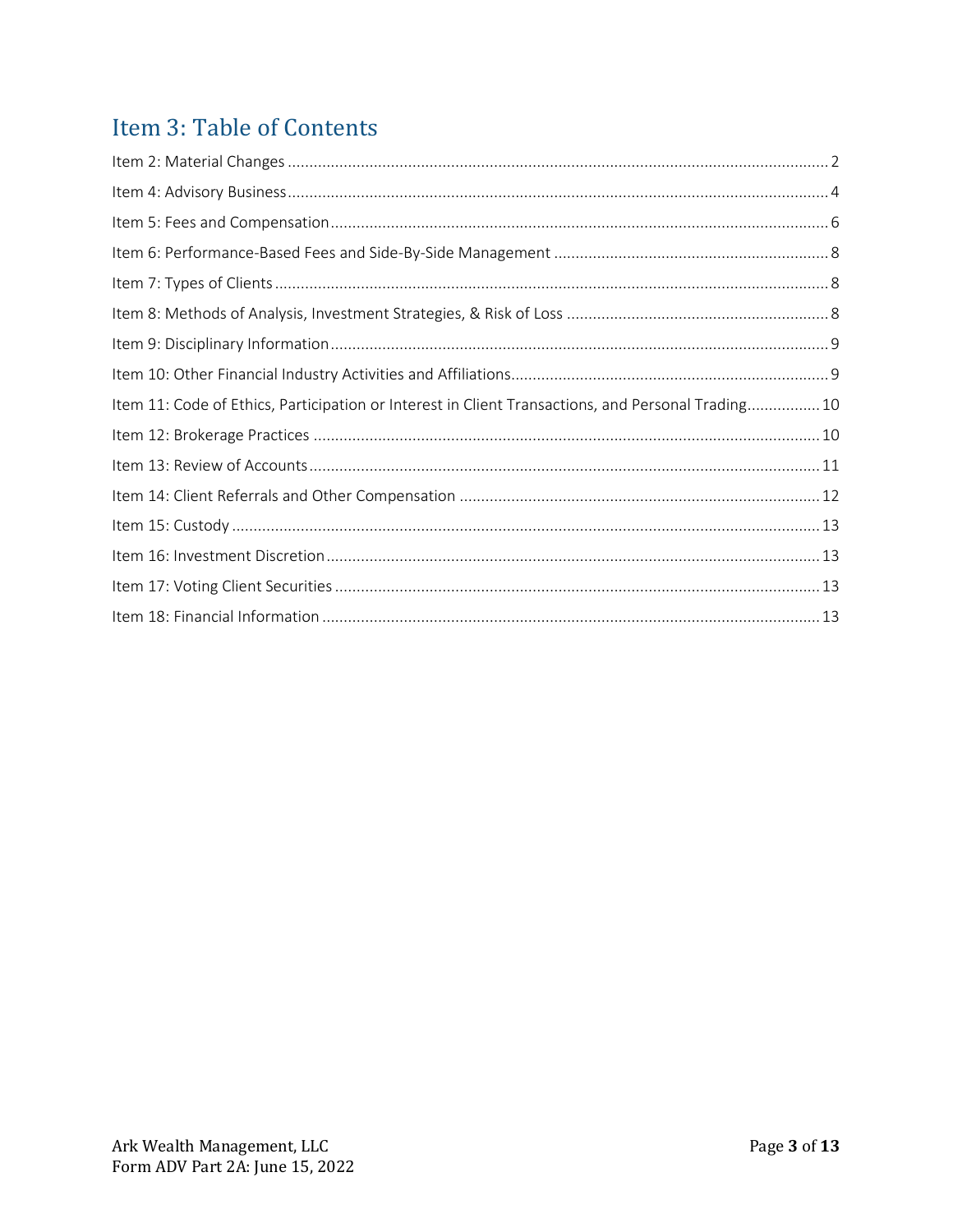# <span id="page-3-0"></span>Item 4: Advisory Business

## Description of Advisory Firm

Ark Wealth Management, LLC (hereinafter "AWM") is an investment adviser registered with the Securities and Exchange Commission. The firm was formed in October 2021 and is owned 100% by Ark Financial Holdings. In April 2021 David Bull, 50% owner of Ark Financial Advisors, acquired the remaining 50% of Ark Financial Advisors to take complete ownership of the company. As part of a rebranding initiative Mr. Bull is transitioning his investment advisory practice from Ark Financial Advisors to Ark Wealth Management.

### Types of Advisory Services

#### Portfolio Management Services

AWM offers ongoing portfolio management services based on the individual goals, objectives, time horizon, and risk tolerance of each client. AWM creates an Investment Policy Statement for each client, which outlines the client's current situation (income, tax levels, and risk tolerance levels). Portfolio management services include, but are not limited to, the following:

- Investment strategy
- Asset allocation
- Risk tolerance
- Personal investment policy
- Asset selection
- Regular portfolio monitoring

AWM evaluates the current investments of each client with respect to their risk tolerance levels and time horizon. AWM will request discretionary authority from clients to select securities and execute transactions without permission from the client prior to each transaction. Risk tolerance levels are documented in the Investment Policy Statement, which is given to each client.

AWM seeks to provide that investment decisions are made in accordance with the fiduciary duties owed to its accounts and without consideration of AWM's economic, investment or other financial interests. To meet its fiduciary obligations, AWM attempts to avoid, among other things, investment or trading practices that systematically advantage or disadvantage certain client portfolios, and accordingly, AWM's policy is to seek fair and equitable allocation of investment opportunities/transactions among its clients to avoid favoring one client over another over time. It is AWM's policy to allocate investment opportunities and transactions it identifies as being appropriate and prudent, including initial public offerings ("IPOs") and other investment opportunities that might have a limited supply, among its clients on a fair and equitable basis over time.

#### Pension Consulting Services

AWM offers consulting services to pension or other employee benefit plans (including but not limited to 401(k) plans). Pension consulting may include, but is not limited to:

- Identifying investment objectives and restrictions.
- Providing guidance on various assets classes and investment options.
- Recommending money managers to manage plan assets in ways designed to achieve objectives.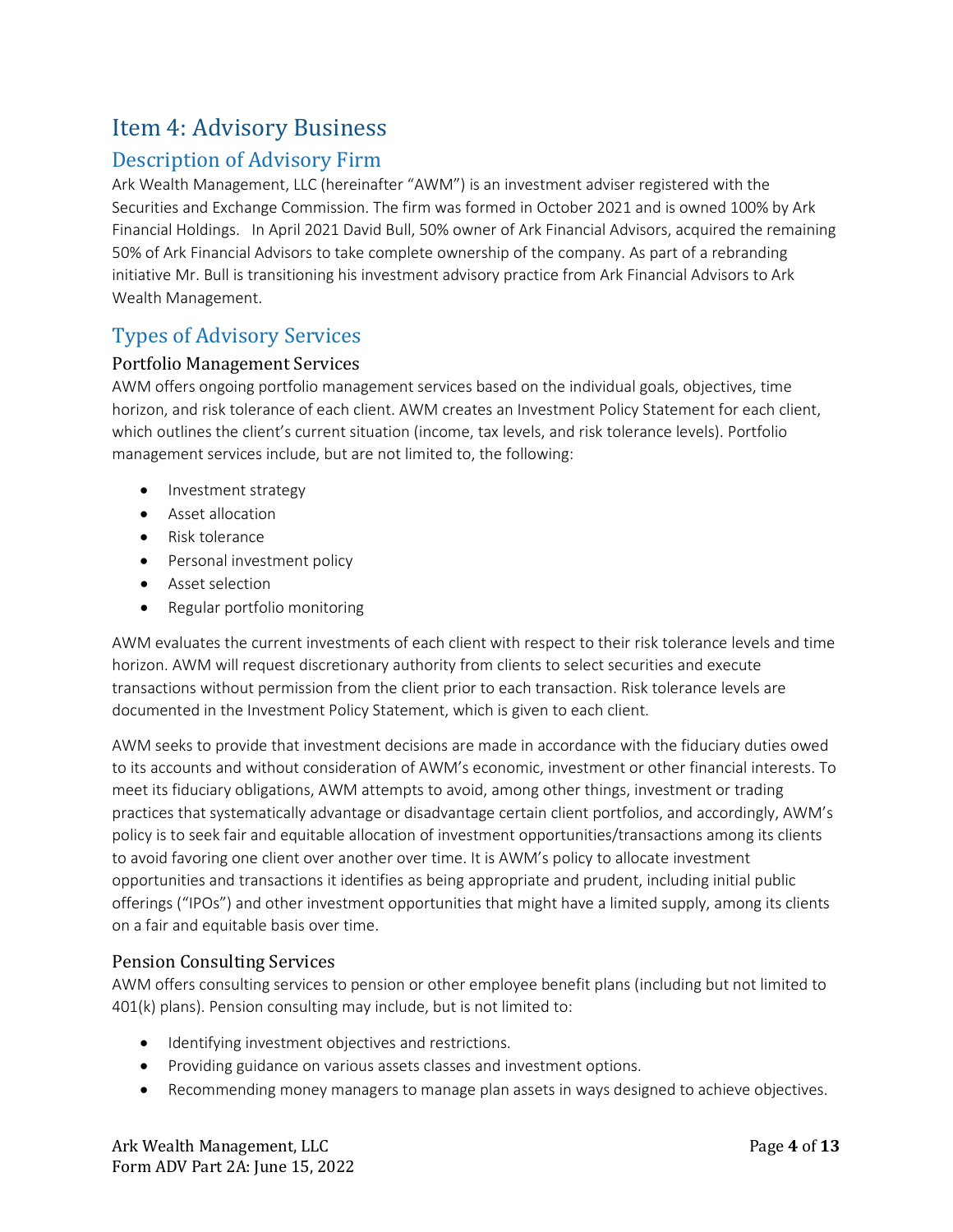- Monitoring performance of money managers and investment options and making recommendations for changes.
- Recommending other service providers, such as custodians, administrators, and broker-dealers.
- Creating a written pension consulting plan.

These services are based on the goals, objectives, demographics, time horizon, and/or risk tolerance of the plan and its participants.

#### Financial Planning

Financial plans and financial planning may include but are not limited to investment planning, life insurance, tax concerns, retirement planning, college planning, and debt/credit planning.

#### Robo-Advisor: Ark Academy Program

With the Ark Academy Program, AWM offers investment advisory services to clients through an interactive website, Schwab Intelligence Portfolio. Clients will answer a series of questions and then an algorithm is used to designate the client accounts into one of the models managed by AWM. The algorithm does not manage the client accounts and the algorithm is not responsible for building the model portfolios. AWM designs and manages the model portfolios.

#### Services Limited to Specific Types of Investments

AWM generally limits its investment advice to mutual funds, fixed income securities, real estate funds (including REITs), insurance products including annuities, equities, hedge funds, private equity funds, ETFs (including ETFs in the gold and precious metal sectors), treasury inflation protected/inflation linked bonds, commodities, non-U.S. securities, venture capital funds and private placements. AWM may use other securities as well to help diversify a portfolio when applicable.

### Selection of Other Advisers

AWM may direct clients to third-party investment advisers to manage either all or a portion of the client's portfolio. Before selecting other advisers for clients, AWM will verify that all recommended advisers are properly licensed, notice filed, or exempt in the states where AWM is recommending the adviser to clients. For these types of arrangements, clients will pay AWM a management fee, as discussed in Item 5 of this brochure, with a portion of that management paid to the third-party investment adviser. AWM will also provide clients a copy of the third-party investment advisers ADV Part 2A, 2B, Form CRS and Privacy Notice.

## Client Tailored Services and Client Imposed Restrictions

AWM offers the same suite of services to all its clients. However, specific client investment strategies and their implementation are dependent upon the client Investment Policy Statement which outlines each client's current situation (income, tax levels, and risk tolerance levels). Clients may impose restrictions in investing in certain securities or types of securities in accordance with their values or beliefs. However, if the restrictions prevent AWM from properly servicing the client account, or if the restrictions would require AWM to deviate from its standard suite of services, AWM reserves the right to end the relationship. For the Ark Academy Program, clients may not place restrictions on their accounts.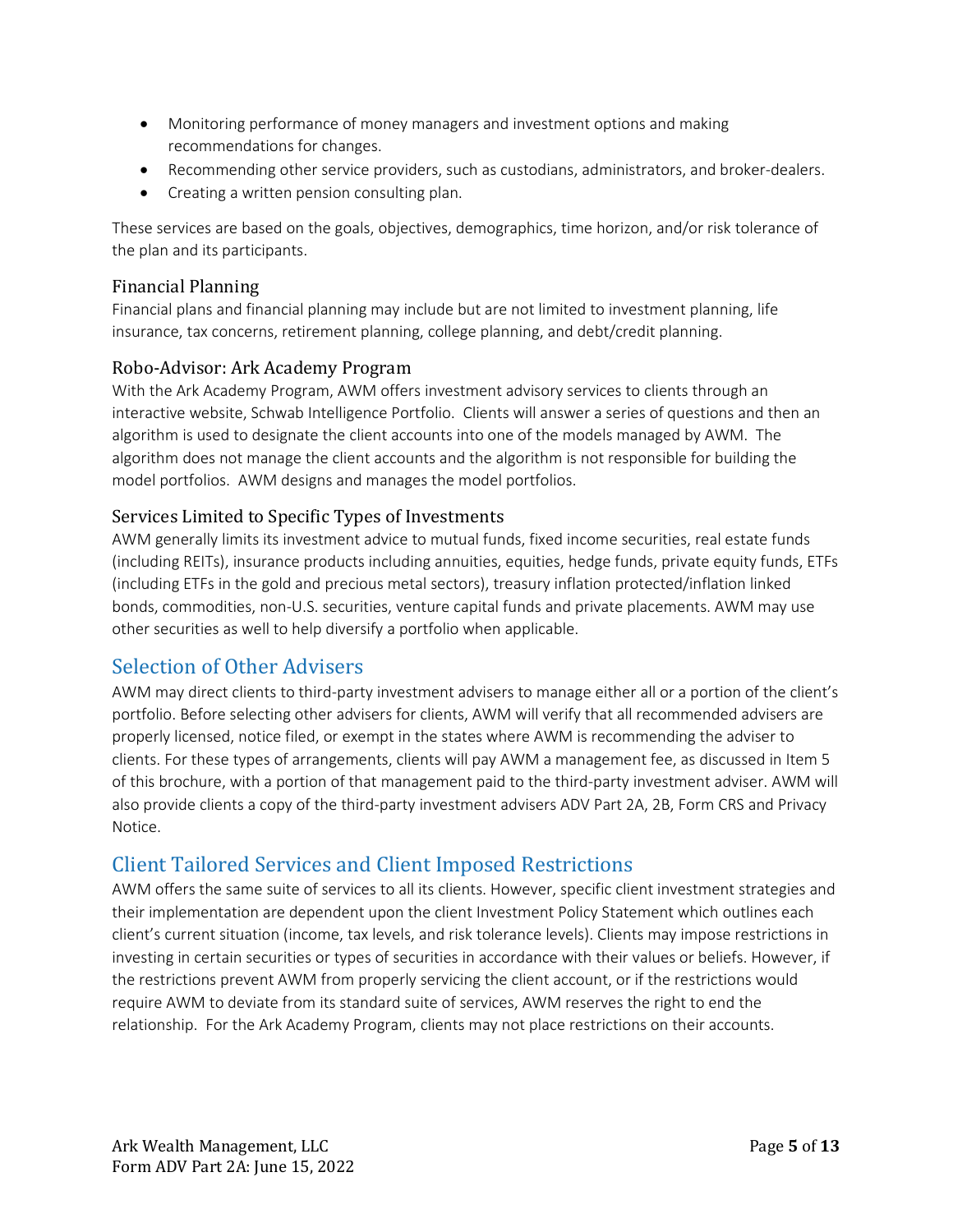### Wrap Fee Programs

A wrap fee program is an investment program where the investor pays one stated fee that includes management fees, transaction costs, fund expenses, and other administrative fees. AWM does not participate in any wrap fee programs.

#### Assets under Management

As of May 31, 2022, AWM has \$107 million in discretionary assets under management.

## <span id="page-5-0"></span>Item 5: Fees and Compensation

# Portfolio Management, Pension Consulting Fees, and Ark Academy Program

Our current fee schedule is as follows:

| Assets under Management    | Annual Fee Rate |
|----------------------------|-----------------|
| $$0 - $1,000,000$          | 1.00%           |
| \$1,000,001 - \$5,000,000  | 0.80%           |
| \$5,000,001 - \$10,000,000 | 0.50%           |
| \$10,000,001 and above     | 0.40%           |

The fees for Portfolio Management, Pension Consulting Services, and Ark Academy Program are negotiable and depend upon the needs of the client and complexity of the situation. The maximum fee is 2.05% of the value of assets under management per annum. The final fee schedule is attached as Exhibit II of the Investment Advisory Contract. Fees are paid monthly in arrears and clients may terminate their contracts with thirty days' written notice. The billing period is determined in the contract between AWM and the client.

Because fees are charged in arrears, no refund policy is necessary. Clients may terminate their accounts without penalty within 5 business days of signing the advisory contract. Advisory fees are withdrawn directly from the client's account. In cases where Advisor fees are directly deducted, Advisor is required to obtain client authorization and disclose that the custodian will send statements on at least a quarterly basis to the client wherein Advisor fees are itemized.

AWM uses the value of the account as of the last business day of the billing period, after considering deposits and withdrawals, for purposes of determining the market value of the assets upon which the advisory fee is based.

Fixed flat fees are also available for pension plans and shown in their respective fee schedules.

#### Financial Planning Fees

Financial planning fees are paid via check and wire.

#### Fixed Fees

The negotiated fixed rate for creating client financial plans is up to \$100,000.

Fixed financial planning fees are paid 100% in advance, but never more than six months in advance.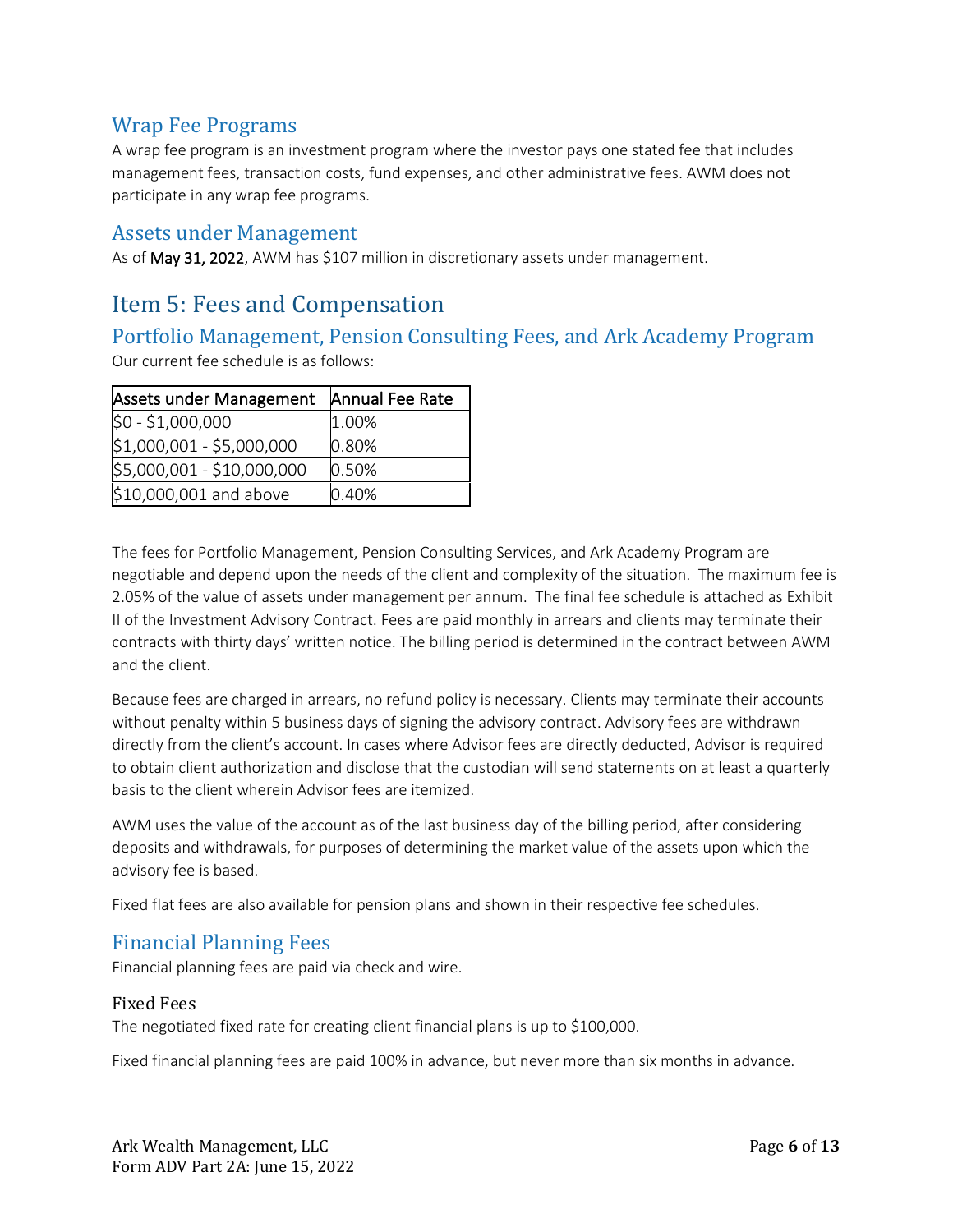#### Hourly Fees

The negotiated hourly fee for these services is between \$300 and \$1,000.

Clients may terminate the agreement without penalty, for full refund of AWM's fees, within five business days of signing the Financial Planning Agreement. Thereafter, clients may terminate the Financial Planning Agreement generally upon written notice.

Hourly financial planning fees are paid 100% in advance, but never more than six months in advance.

### Selection of Other Advisers Fees

Fees are paid monthly in arrears and clients may terminate their contracts with thirty days' written notice. The fee schedule will be the same noted above. The billing period is determined in the contract between AWM and the client.

#### Client Responsibility for Other Fees

Clients are responsible for the payment of all third-party fees (i.e., custodian fees, brokerage fees, mutual fund fees, transaction fees, etc.). Those fees are separate and distinct from the fees and expenses charged by AWM. Please see Item 12 of this brochure regarding broker-dealers and custodians.

#### Prepayment of Fees

AWM collects certain fees in advance and certain fees in arrears, as indicated above. Refunds for fees paid in advance will be returned within fourteen days to the client via check or return deposit back into the client's account.

Fixed fees that are collected in advance will be refunded based on the prorated amount of work completed at the point of termination.

For hourly fees that are collected in advance, the fee refunded will be the balance of the fees collected in advance minus the hourly rate times the number of hours of work that has been completed up to and including the day of termination.

### Outside Compensation for the Sale of Securities to Clients

AWM and its supervised persons will accept compensation for the sale of insurance products to its clients. This presents a conflict of interest and gives the supervised person and AWM an incentive to recommend insurance products based on the compensation received rather than on the client's needs. When recommending the sale of investment products for which AWM receives compensation, AWM will document the conflict of interest in the client file and inform the client of the conflict of interest.

Certain AWM representatives are dually registered persons, acting in their independent capacity as registered representatives of an unaffiliated broker-dealer, may receive commissions, ongoing distribution fees (i.e., trails), and other compensation based on sales of securities to clients. This creates a conflict of interest insofar as such dually registered persons may have a financial incentive to sell securities to clients for which they may collect commissions. Alternatively, they may have an incentive to forego providing you with advisory services when appropriate, and instead recommend the purchase of commissionable investments, if they deem that the payout for recommending the purchase of these investments would be higher than the payout that would be received by providing investment advice on these products for an advisory fee. Clients are advised that fees paid to AWM for investment advisory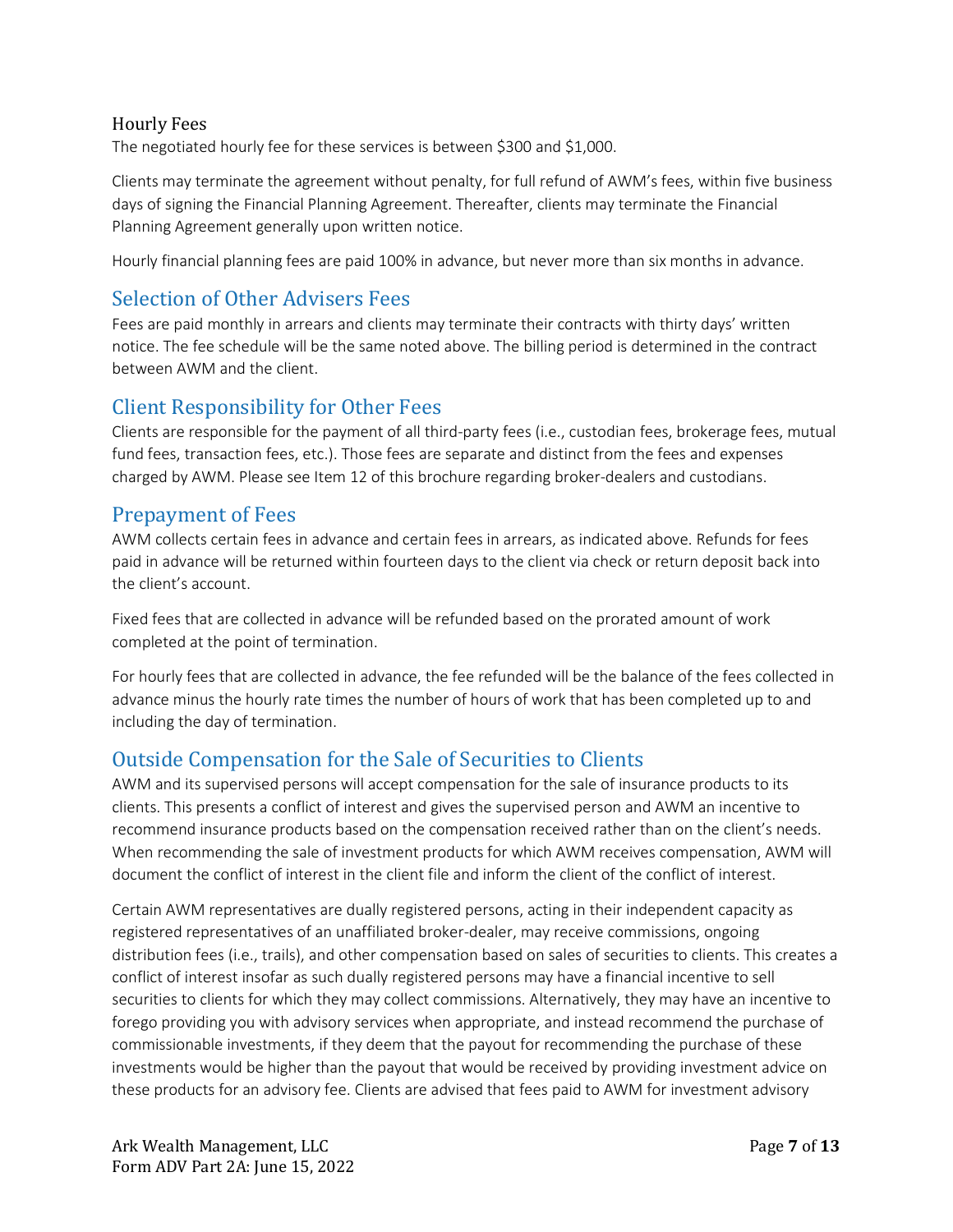services are separate and distinct from the commissions and/or other forms of compensation that may be earned by any of our dually registered persons for selling securities products to clients.

The client will not pay a commission and management fee for the same product.

Clients always have the option to purchase AWM recommended products through other agents that are not affiliated with AWM.

Commissions are not AWM's primary source of compensation.

# <span id="page-7-0"></span>Item 6: Performance-Based Fees and Side-By-Side Management

AWM does not accept performance-based fees or other fees based on a share of capital gains on or capital appreciation of the assets of a client.

# <span id="page-7-1"></span>Item 7: Types of Clients

AWM generally provides advisory services to the following types of clients:

- Individuals
- High-Net-Worth Individuals
- Business Entities
- Pension and Profit-Sharing Plans

There is no account minimum for any of AWM's services.

## <span id="page-7-2"></span>Item 8: Methods of Analysis, Investment Strategies, & Risk of Loss

### Methods of Analysis

AWM's methods of analysis include Charting analysis, Cyclical analysis, Fundamental analysis, Modern portfolio theory, Quantitative analysis, and Technical analysis.

Charting analysis involves the use of patterns in performance charts. AWM uses this technique to search for patterns used to help predict favorable conditions for buying and/or selling a security.

Cyclical analysis involves the analysis of business cycles to find favorable conditions for buying and/or selling a security.

Fundamental analysis involves the analysis of financial statements, the general financial health of companies, and/or the analysis of management or competitive advantages.

Modern portfolio theory is a theory of investment that attempts to maximize portfolio expected return for a given amount of portfolio risk, or equivalently minimize risk for a given level of expected return, each by carefully choosing the proportions of various asset.

Quantitative analysis deals with measurable factors as distinguished from qualitative considerations such as the character of management or the state of employee morale, such as the value of assets, the cost of capital, historical projections of sales, and so on.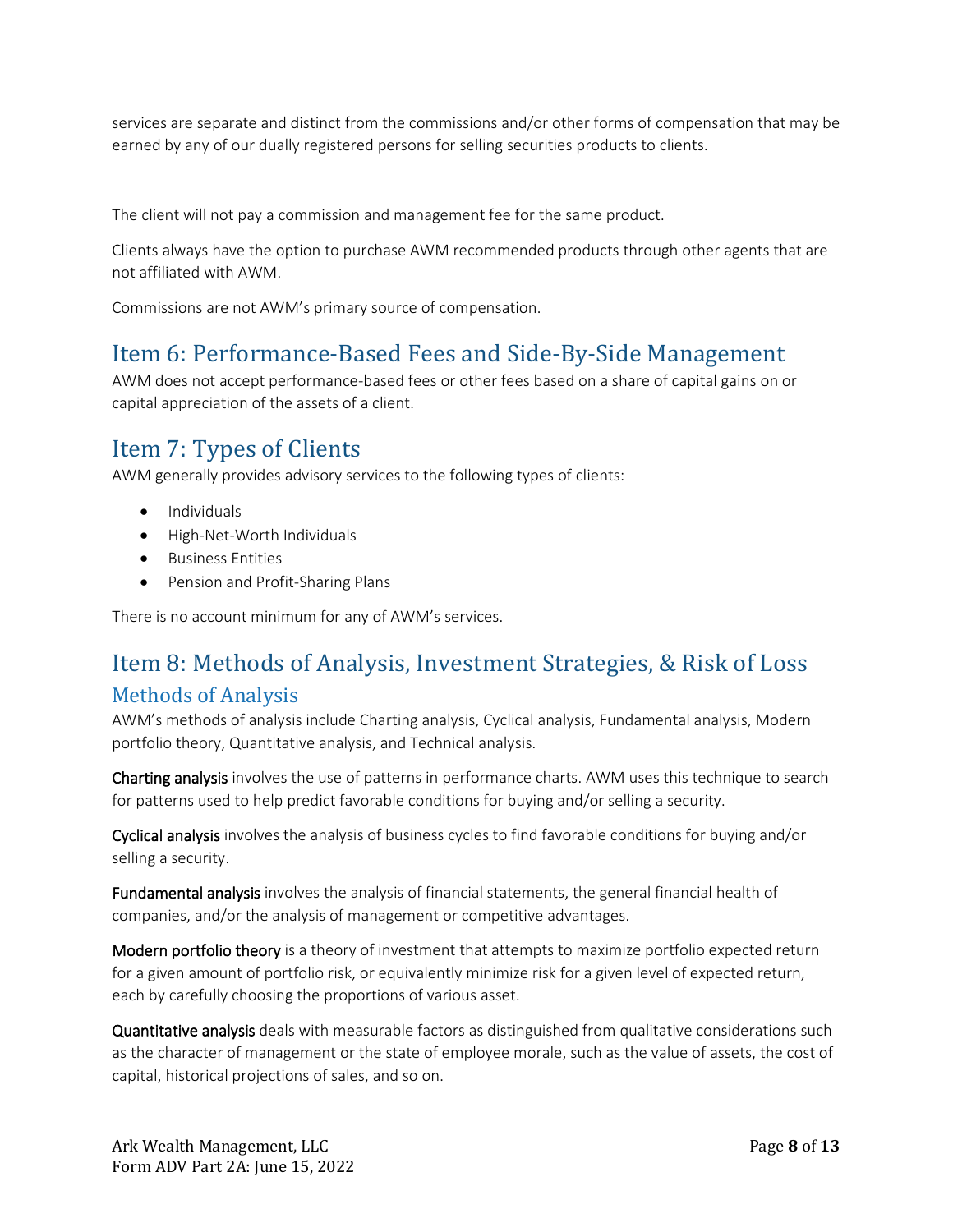Technical analysis involves the analysis of past market data, primarily price and volume.

### Investment Strategies

AWM uses long term trading.

### Risks of Investing

Investing in securities involves a risk of loss that you, as a client, should be prepared to bear.

# <span id="page-8-0"></span>Item 9: Disciplinary Information

There is no disciplinary activity to report.

# <span id="page-8-1"></span>Item 10: Other Financial Industry Activities and Affiliations

Neither AWM nor its representatives are registered as, or have pending applications to become a futures Commission Merchant, Commodity Pool Operator, Commodity Trading Advisor, or an associated person of the foregoing entities.

Certain AWM representatives are dually registered persons, acting in their independent capacity as registered representatives of an unaffiliated broker-dealer, may receive commissions, ongoing distribution fees (i.e., trails), and other compensation based on sales of securities to clients. This creates a conflict of interest insofar as such dually registered persons may have a financial incentive to sell securities to clients for which they may collect commissions. Alternatively, they may have an incentive to forego providing you with advisory services when appropriate, and instead recommend the purchase of commissionable investments, if they deem that the payout for recommending the purchase of these investments would be higher than the payout that would be received by providing investment advice on these products for an advisory fee. Clients are advised that fees paid to AWM for investment advisory services are separate and distinct from the commissions and/or other forms of compensation that may be earned by any of our dually registered persons for selling securities products to clients.

## Relationships Material to this Advisory Business & Possible Conflicts of Interest

#### Ark Financial Holdings

Ark Financial Holdings is the holdings company that owns 100% of AWM and its affiliated entities, all noted below as follows:

#### Ark Insurance Group, LLC

Ark Insurance Group is an insurance agency affiliated with AWM. Representatives of AWM may offer clients advice or products from Ark Insurance Group that may present a conflict of interest due to the financial interest. Currently, if a client is recommended an insurance product, the client will not pay a commission on those insurance products. A management fee as described in Item 5 of this brochure will be charged on the total assets of the client's portfolio.

#### Ark Family Office, LLC

Ark Family Office is a business consulting entity affiliated with AWM. Representatives of AWM may offer clients advice or products from Ark Family Office that may present a conflict of interest due to the financial interest. Clients will pay fees separate and distinct for services rendered under Ark Family Office.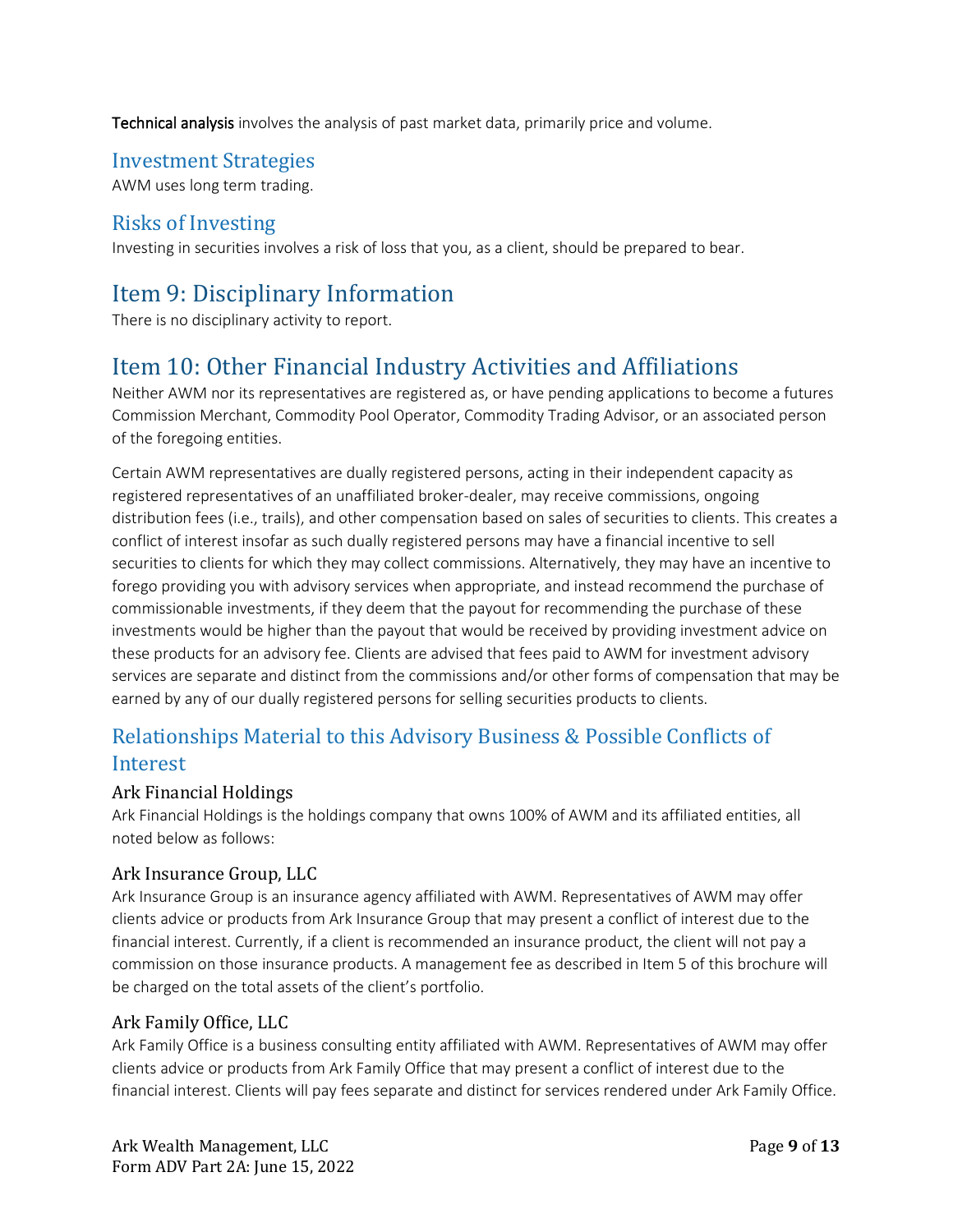#### Ark Financial Advisors, LLC

Ark Financial Advisors, LLC is a registered investment advisor that is owned by David Bull. The intention is to close this business upon the full transition of client assets from Ark Financial Advisors, LLC to Ark Wealth Management, LLC.

# <span id="page-9-0"></span>Item 11: Code of Ethics, Participation or Interest in Client Transactions, and Personal Trading

### Code of Ethics

AWM has a written Code of Ethics that covers the following areas: Prohibited Purchases and Sales, Insider Trading, Personal Securities Transactions, Exempted Transactions, Prohibited Activities, Conflicts of Interest, Gifts and Entertainment, Confidentiality, Service on a Board of Directors, Compliance Procedures, Compliance with Laws and Regulations, Procedures and Reporting, Certification of Compliance, Reporting Violations, Compliance Officer Duties, Training and Education, Recordkeeping, Annual Review, and Sanctions. AWM's Code of Ethics is available free upon request to any client or prospective client.

### Recommendations Involving Material Financial Interests

AWM does not recommend that clients buy or sell any security in which a related person to AWM or AWM has a material financial interest.

### Investing Personal Money in the Same Securities as Clients

From time to time, representatives of AWM may buy or sell securities for themselves that they also recommend to clients. This may provide an opportunity for representatives of AWM to buy or sell the same securities before or after recommending the same securities to clients resulting in representatives profiting off the recommendations they provide to clients. Such transactions may create a conflict of interest. AWM will always document any transactions that could be construed as conflicts of interest and will never engage in trading that operates to the client's disadvantage when similar securities are being bought or sold.

### Trading Securities At/Around the Same Time as Clients' Securities

From time to time, representatives of AWM may buy or sell securities for themselves at or around the same time as clients. This may provide an opportunity for representatives of AWM to buy or sell securities before or after recommending securities to clients resulting in representatives profiting off the recommendations they provide to clients. Such transactions may create a conflict of interest; however, AWM will never engage in trading that operates to the client's disadvantage if representatives of AWM buy or sell securities at or around the same time as clients.

# <span id="page-9-1"></span>Item 12: Brokerage Practices

### Broker Selection and Best Execution

Broker-dealers will be recommended based on AWM's duty to seek best execution, which is the obligation to seek execution of securities transactions for a client on the most favorable terms for the client under the circumstances. Clients will not necessarily pay the lowest commission or commission equivalent, and AWM may also consider the market expertise and research access provided by the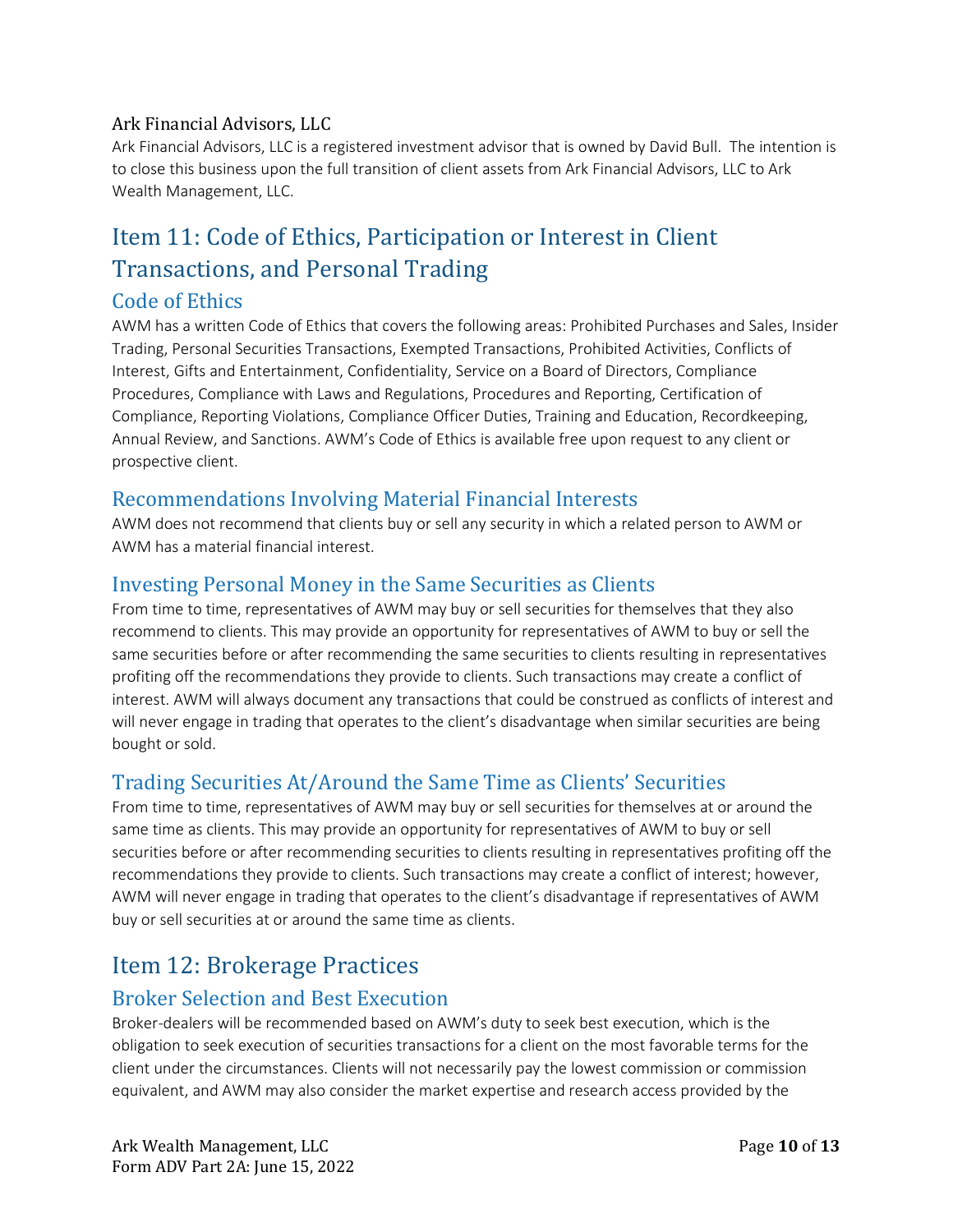broker- dealer, including but not limited to access to written research, oral communication with analysts, admittance to research conferences and other resources provided by the brokers that may aid in AWM's research efforts. AWM will never charge a premium or commission on transactions, beyond the actual cost imposed by the broker-dealer.

AWM will require clients to custody their account with Schwab Institutional, a division of Charles Schwab & Co., Inc.

## Research and Other Soft Dollar Benefits

While AWM has no formal soft dollar program in which soft dollars are used to pay for third party services, AWM may receive research, products, or other services from custodians and broker-dealers in connection with client securities transactions ("soft dollar benefits"). AWM may enter into soft-dollar arrangements consistent with (and not outside of) the safe harbor contained in Section 28(e) of the Securities Exchange Act of 1934, as amended. There can be no assurance that any particular client will benefit from soft dollar research, whether or not the client's transactions paid for it, and AWM does not seek to allocate benefits to client accounts proportionate to any soft dollar credits generated by the accounts. AWM benefits by not having to produce or pay for the research, products, or services, and AWM will have an incentive to recommend a broker-dealer based on receiving research or services. Clients should be aware that AWM's acceptance of soft dollar benefits may result in higher commissions charged to the client.

## Brokerage for Client Referrals

AWM receives no referrals from a broker-dealer or third party in exchange for using that broker-dealer or third party.

## Directed Brokerage

AWM will require clients to use a specific broker-dealer to execute transactions.

## Aggregated Trades

If AWM buys or sells the same securities on behalf of more than one client, then it may (but would be under no obligation to) aggregate or bunch such securities in a single transaction for multiple clients to seek more favorable prices, lower brokerage commissions, or more efficient execution. In such case, AWM would place an aggregate order with the broker on behalf of all such clients to ensure fairness for all clients; provided, however, that trades would be reviewed periodically to ensure that accounts are not systematically disadvantaged by this policy. AWM would determine the appropriate number of shares and select the appropriate brokers consistent with its duty to seek best execution, except for those accounts with specific brokerage direction (if any).

# <span id="page-10-0"></span>Item 13: Review of Accounts

## Advisory Clients

All client accounts for AWM's advisory services provided on an ongoing basis are reviewed at least annually by Matthew Goff, Chief Investment Officer, regarding clients' respective investment policies and risk tolerance levels.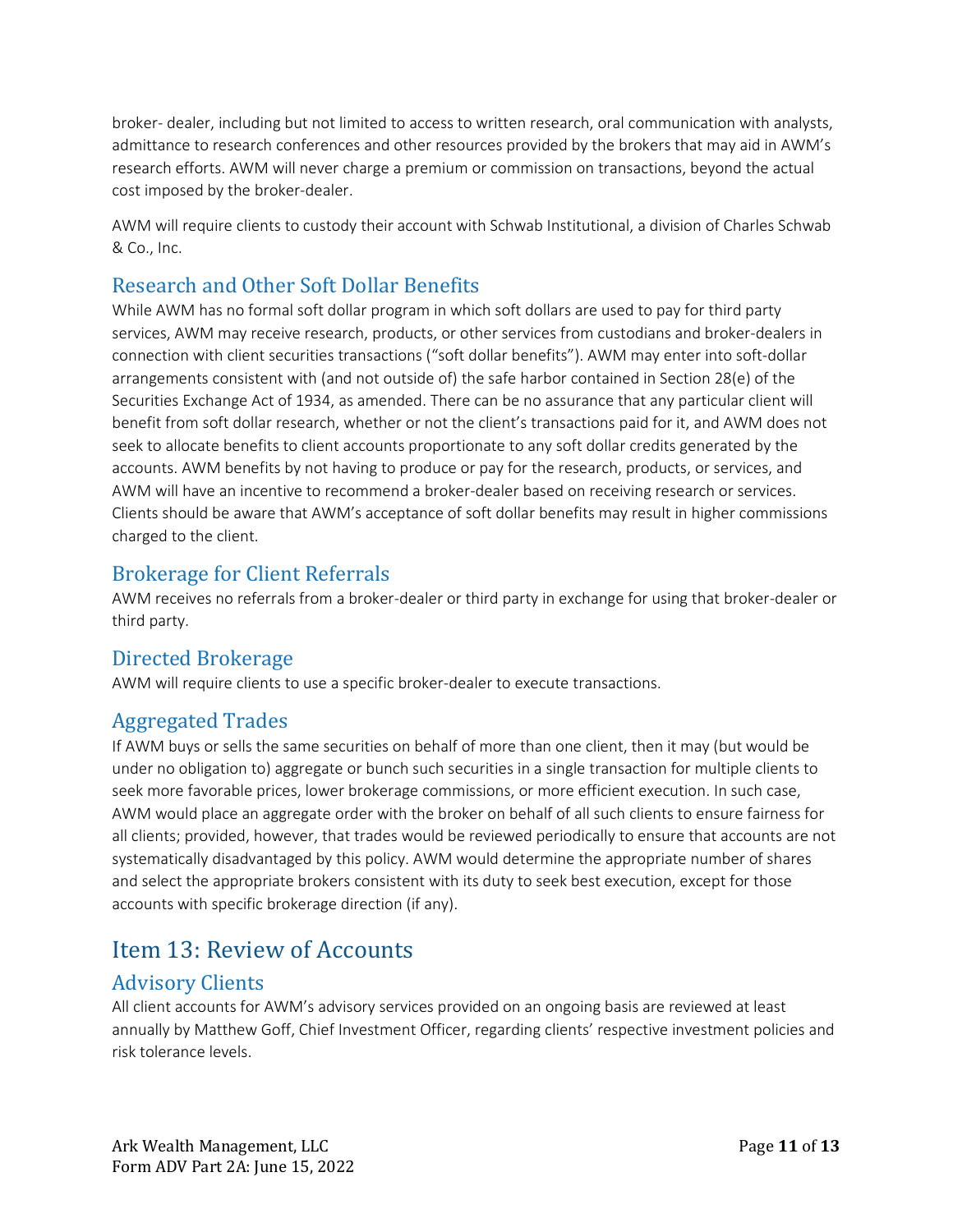## Financial Planning Clients

#### *Factors That May Trigger a Non-Periodic Review of Client Accounts*

Reviews may be triggered by material market, economic or political events, or by changes in client's financial situations (such as retirement, termination of employment, physical move, or inheritance).

# <span id="page-11-0"></span>Item 14: Client Referrals and Other Compensation

AWM may receive compensation from the selected third-party advisers via a fee split, but otherwise does not receive any economic benefit from any other third party for advice rendered to AWM's clients.

With respect to Schwab, AWM receives access to Schwab's institutional trading and custody services, which are typically not available to Schwab retail investors. These services generally are available to independent investment advisers on an unsolicited basis, at no charge to them so long as a total of at least \$10 million of the adviser's clients' assets are maintained in accounts at Schwab Advisor Services. Schwab's services include brokerage services that are related to the execution of securities transactions, custody, research, including that in the form of advice, analyses and reports, and access to mutual funds and other investments that are otherwise generally available only to institutional investors or would require a significantly higher minimum initial investment. For AWM client accounts maintained in its custody, Schwab generally does not charge separately for custody services but is compensated by account holders through commissions or other transaction-related or asset-based fees for securities trades that are executed through Schwab or that settle into Schwab accounts.

Schwab also makes available to AWM other products and services that benefit AWM but may not benefit its clients' accounts. These benefits may include national, regional or AWM specific educational events organized and/or sponsored by Schwab Advisor Services. Other potential benefits may include occasional business entertainment of personnel of AWM by Schwab Advisor Services personnel, including meals, invitations to sporting events, including golf tournaments, and other forms of entertainment, some of which may accompany educational opportunities. Other of these products and services assist AWM in managing and administering clients' accounts. These include software and other technology (and related technological training) that provide access to client account data (such as trade confirmations and account statements), facilitate trade execution (and allocation of aggregated trade orders for multiple client accounts, if applicable), provide research, pricing information and other market data, facilitate payment of AWM's fees from its clients' accounts (if applicable), and assist with back-office training and support functions, recordkeeping and client reporting. Many of these services generally may be used to service all or some substantial number of AWM's accounts. Schwab Advisor Services also makes available to AWM other services intended to help AWM manage and further develop its business enterprise. These services may include professional compliance, legal and business consulting, publications and conferences on practice management, information technology, business succession, regulatory compliance, employee benefits providers, human capital consultants, insurance, and marketing. In addition, Schwab may make available, arrange and/or pay vendors for these types of services rendered to AWM by independent third parties. Schwab Advisor Services may discount or waive fees it would otherwise charge for some of these services or pay all or a part of the fees of a third-party providing these services to AWM. AWM is independently owned and operated and not affiliated with Schwab.

AWM does not directly or indirectly compensate any person who is not advisory personnel for client referrals.